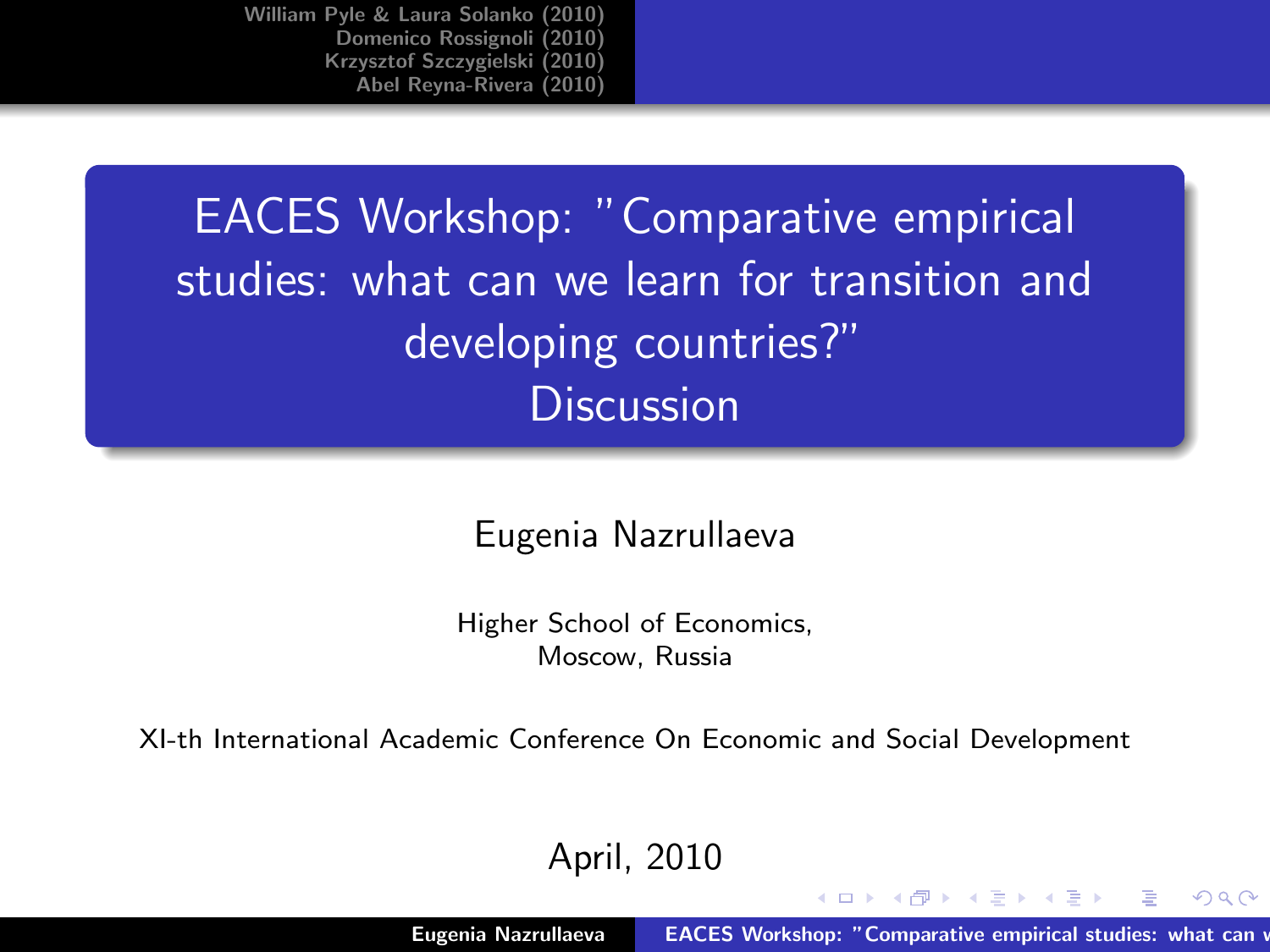W. Pyle & L. Solanko (2010): The composition and interests of Russia's business lobbies: a test of Olson's "encompassing organization" hypothesis.

**1** Empirical results:

- Why separate regressions
	- (a) for all firms
	- (b) members of regional associations

smaller sample vs. controls for regional associations?

- Services of business lobbies: binary models Marginal effects: "average firm"? dummy variables?
- Managers' interests: ordered probit models Marginal effects or parameter estimates reported?
- 2 Further research: surveys after 2003-2004?

イロメ イ押 トラ ミッショート

<span id="page-1-0"></span> $\Omega$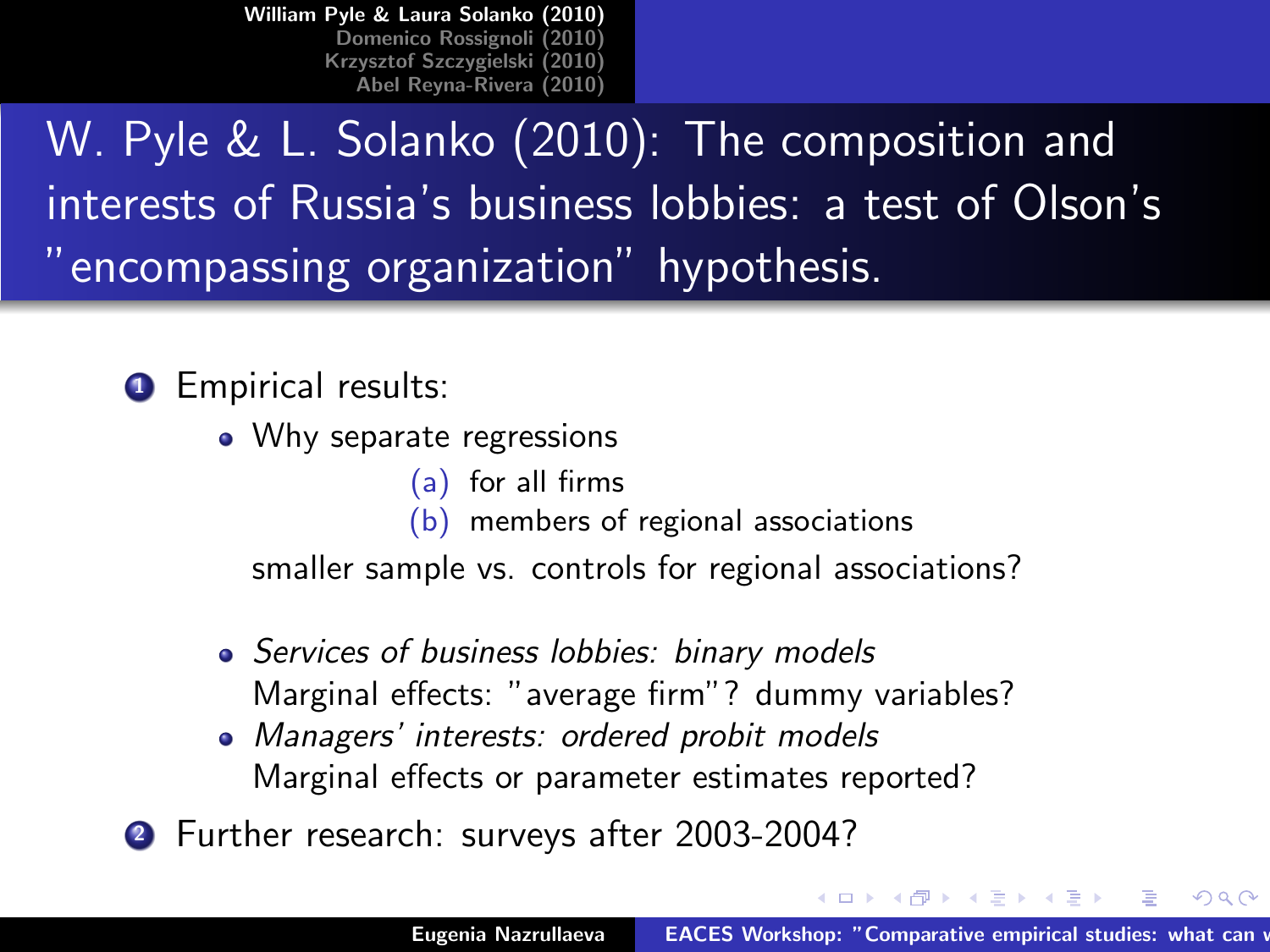## D. Rossignoli (2010): Democracy, institutions and growth. The case of Eastern European former communist countries.

- **1** The model:
	- Theoretical scheme: average 1995–2008 indicators? no structural change?

Average growth rate  $\Leftarrow$  Institutions Institutions  $\Leftarrow$  Democracy

- <span id="page-2-0"></span>• Empirical results
	- (a) "Growth–Institutions" equation: 24 observations and 13 regressors? Robust standard errors?
	- (b) "Institutions–Democracy" equations: why squared term?
- **2** For further research:
	- panel data analysis: growth rates in 1995–2008 (14 years)  $+$ cross section (24 countries)
	- $\bullet$  the link "Growth–Democracy": simult[an](#page-1-0)e[ou](#page-3-0)[s](#page-1-0) [e](#page-2-0)[q](#page-3-0)[ua](#page-1-0)[ti](#page-2-0)[on](#page-3-0)s  $\Omega$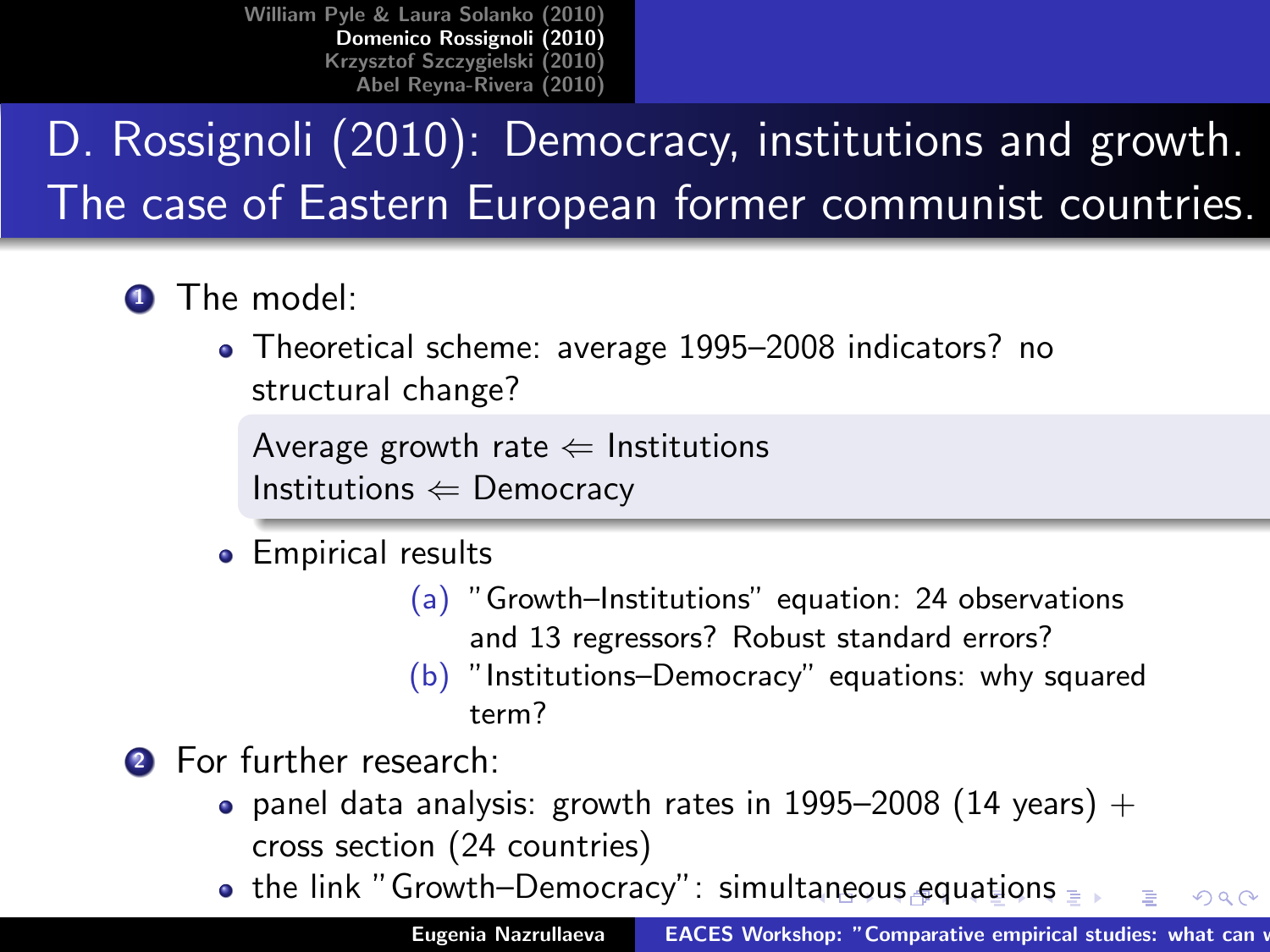## K. Szczygielski (2010): National technological capabilities and innovation performance.

- **O** Model specification:
	- static research based on Eurostat's CIS2006 survey
	- no dynamics
- <sup>2</sup> Empirical results:
	- "panel" data approach with double truncated tobit: countries & industries, fixed effects
	- "diminishing returns": squared term?
- <sup>3</sup> Future research: dynamics of "innovation rate": future CIS surveys, CIS2008, etc.?

イロメ マ桐 メラミンマチャ

<span id="page-3-0"></span> $\Omega$